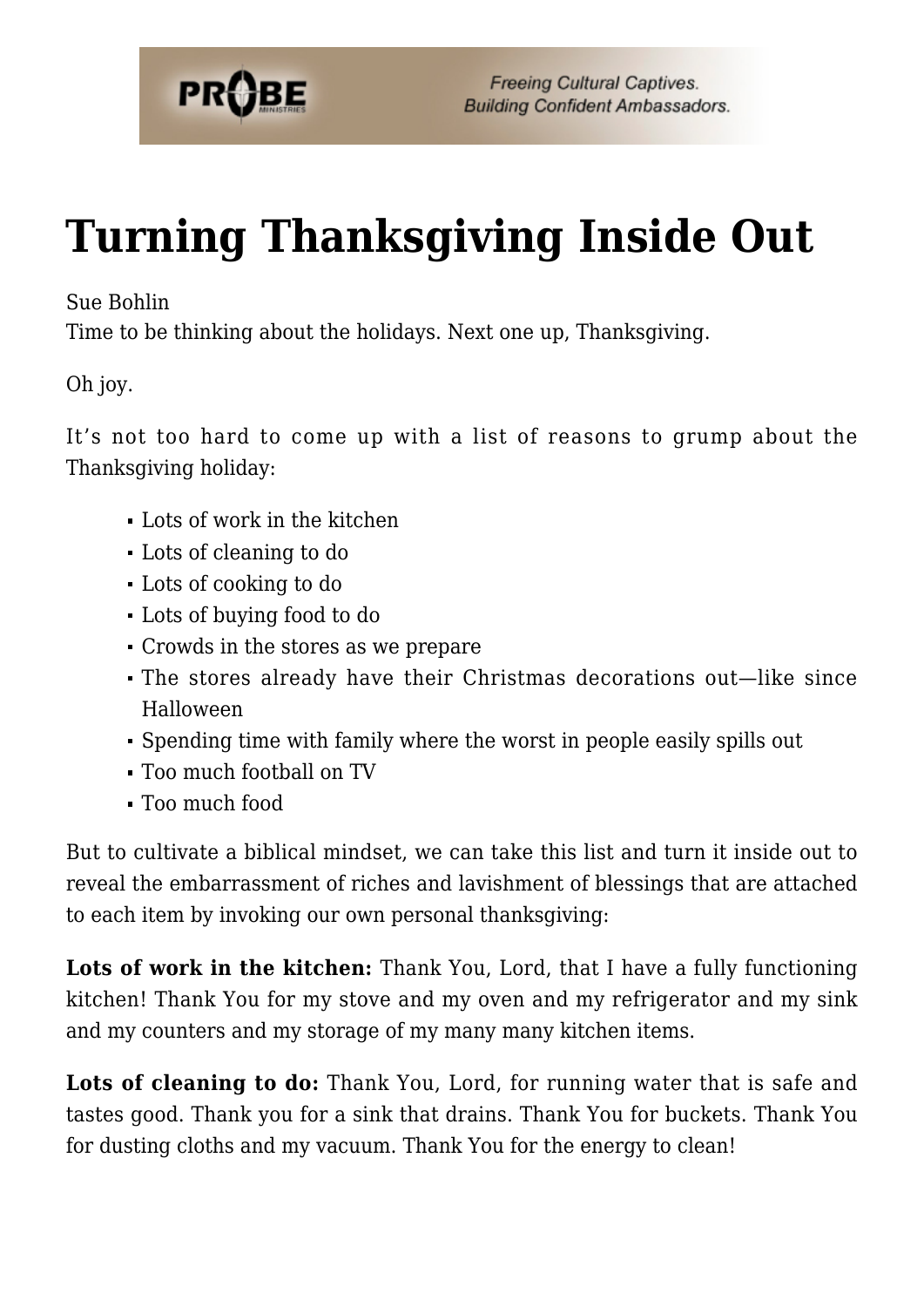

**Freeing Cultural Captives. Building Confident Ambassadors.** 

**Lots of cooking to do:** Thank You, Lord, for recipes. Thank You that my stove and oven work! Thank You for the various pots and pans that enable me to cook more than one item at a time. Thank You that I can store cooked things in my fridge until it's time to bring them out, and thank You for the microwave to zap them to serving temperature.

**Lots of buying food to do:** Oh Lord! Thank You for money to buy our Thanksgiving meal! Thank You for well-stocked grocery stores with a dazzling number of choices. Thank You for 24/7 electricity that powers refrigerators and freezers, both in my home and in the stores, which means I don't have to go to a market every single day for provisions. Thank You that I have the luxury of making a list, driving to the store, and getting everything on my list because it will all be there and I don't even have to think about it.

**Crowds in the stores as we prepare:** Thank You, Lord, that all those people also have the money to be able to make our purchases. Thank You for a culture where people will wait in line instead of all demanding to be served first. Thank You for stores to go to in the first place.

**The stores already have their Christmas decorations out—like since Halloween:** Thank You, Lord, that we live in a place that still celebrates Your birth even if many forget YOU. Thank You for Christmas decorations period. It means we are in a country that understands the importance of Your impact on our culture.

**Spending time with family where the worst in people easily spills out:** Thank You, Lord, for giving us families. Thank You for people to love, even if sometimes it needs to be in Your strength because we don't like them right then. Thank You for these people You chose to be in our lives. Thank You that being with family, even if it's church family and not bio-family, means we are not alone and isolated.

**Too much football on TV:** Thank You, Lord, that we even have a television.